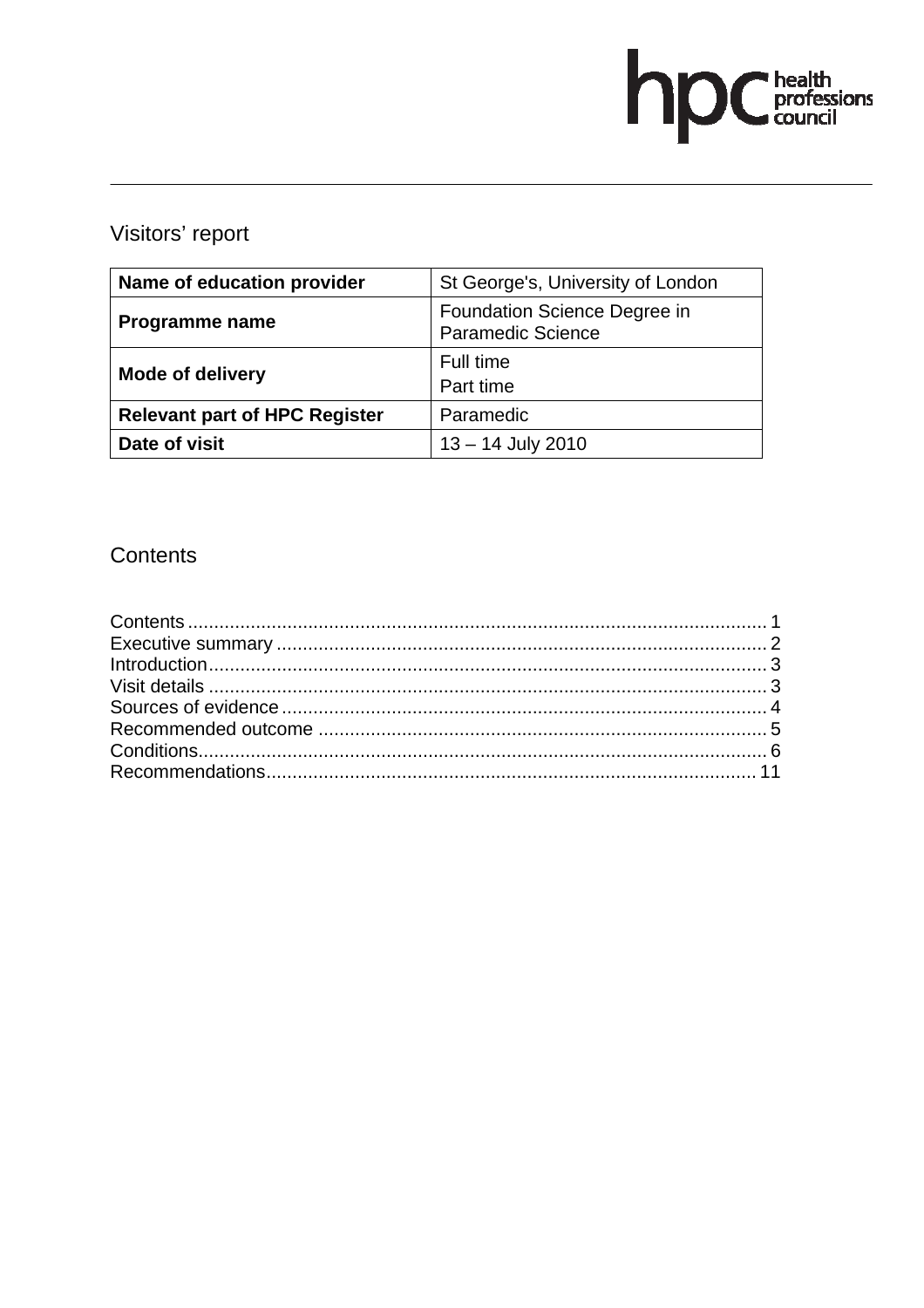# Executive summary

The Health Professions Council (HPC) approve educational programmes in the UK which health professionals must complete before they can apply to be registered with us. The HPC is a health regulator and our main aim is to protect the public. The HPC currently regulates 15 professions. All of these professions have at least one professional title which is protected by law. This means that anyone using the title 'Paramedic' must be registered with us. The HPC keep a register of health professionals who meet our standards for their training, professional skills, behaviour and health.

The visitors' report which follows outlines the recommended outcome made by the visitors on the ongoing approval of the programme. The education provider has until 26 August 2010 to provide observations on this report. This is independent of meeting any conditions. The report and any observations received will be considered by the Education and Training Committee (Committee) on 16 September 2010. At this meeting, the Committee will accept the visitors' recommended outcome, including the conditions. If necessary, the Committee may decide to vary the conditions.

The education provider is due to redraft and resubmit documentary evidence in response to the conditions outlined in this report by 2 August 2010. The visitors will consider this response and make a separate recommendation to the Committee on the ongoing approval of the programme. It is anticipated that this recommendation will be made to the Committee on 16 September 2010.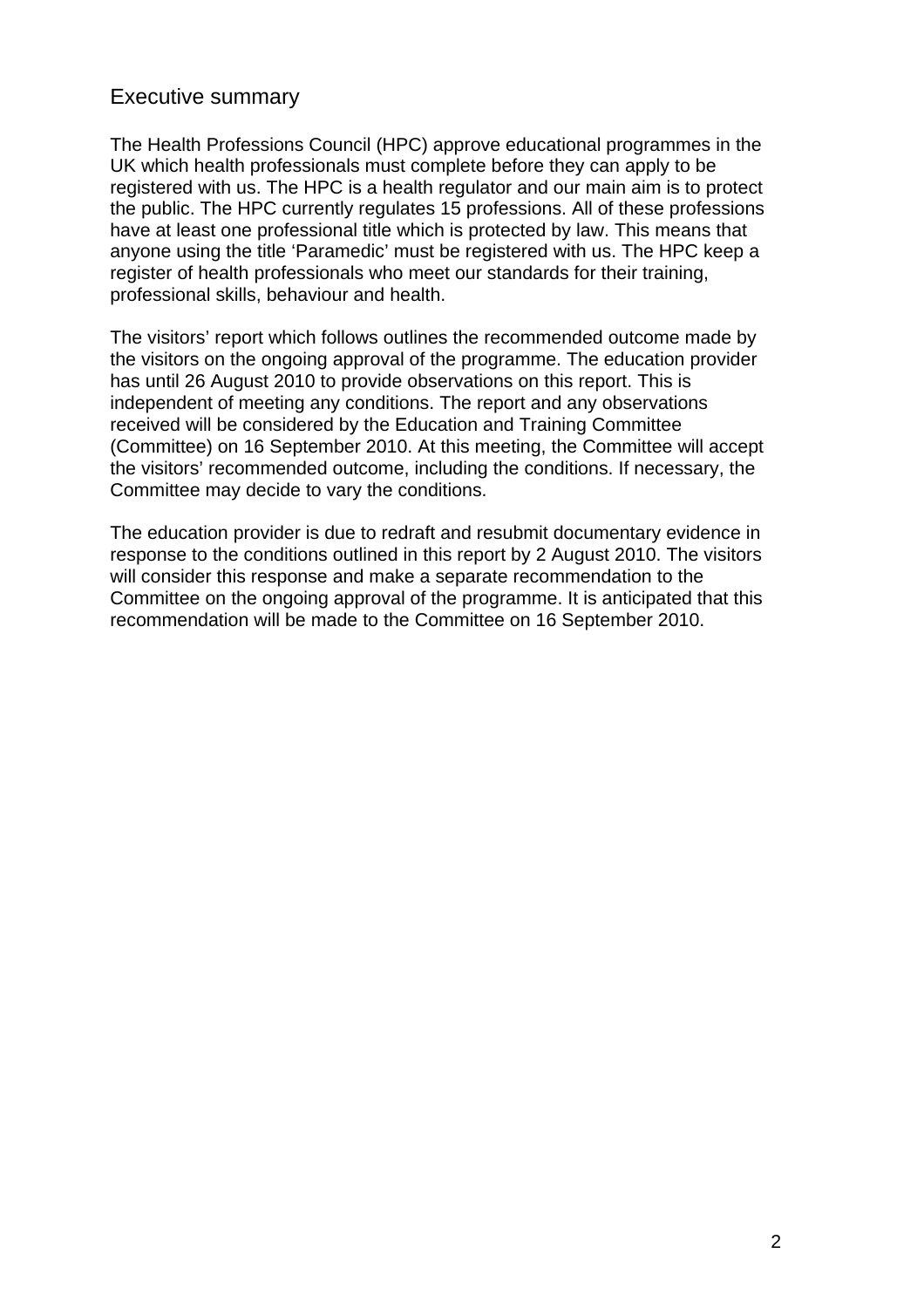# Introduction

The HPC visited the programme at the education provider to consider major changes proposed to the programme. The major change affected the following standards - programme admissions, programme management and resources, curriculum, practice placements and assessment. The programme was already approved by the HPC and this visit assessed whether the programme continued to meet the standards of education and training (SETs) and continued to ensure that those who complete the programme meet the standards of proficiency (SOPs) for their part of the Register.

This visit was part of a joint event. The education provider reviewed the programme. The education provider and the HPC formed a joint panel, with an independent chair and secretary, supplied by the education provider. Whilst the joint panel participated in collaborative scrutiny of the programme and dialogue throughout the visit; this report covers the HPC's recommendations on the programme only. As an independent regulatory body, the HPC's recommended outcome is independent and impartial and based solely on the HPC's standards. A separate report, produced by the education provider outlines their decisions on the programme's status.

| Name of HPC visitors and profession                        | Glyn Harding (Paramedic)<br>Jane Topham (Paramedic)       |  |  |
|------------------------------------------------------------|-----------------------------------------------------------|--|--|
| HPC executive officer(s) (in attendance)                   | Mandy Hargood                                             |  |  |
| Proposed student numbers                                   | 21 Full time<br>48 Part time with two cohorts per<br>year |  |  |
| Initial approval                                           | September 2006                                            |  |  |
| Effective date that programme approval<br>reconfirmed from | September 2010                                            |  |  |
| Chair                                                      | Sean Hilton (St George's, University<br>of London)        |  |  |
| Secretary                                                  | Derek Baldwinson (St George's,<br>University of London)   |  |  |
| Members of the joint panel                                 | Adele Atkinson (Internal Panel<br>Member)                 |  |  |
|                                                            | Elizabeth Miles (Internal Panel<br>Member)                |  |  |
|                                                            | Andrew Singleton (Internal Panel<br>Member)               |  |  |

## Visit details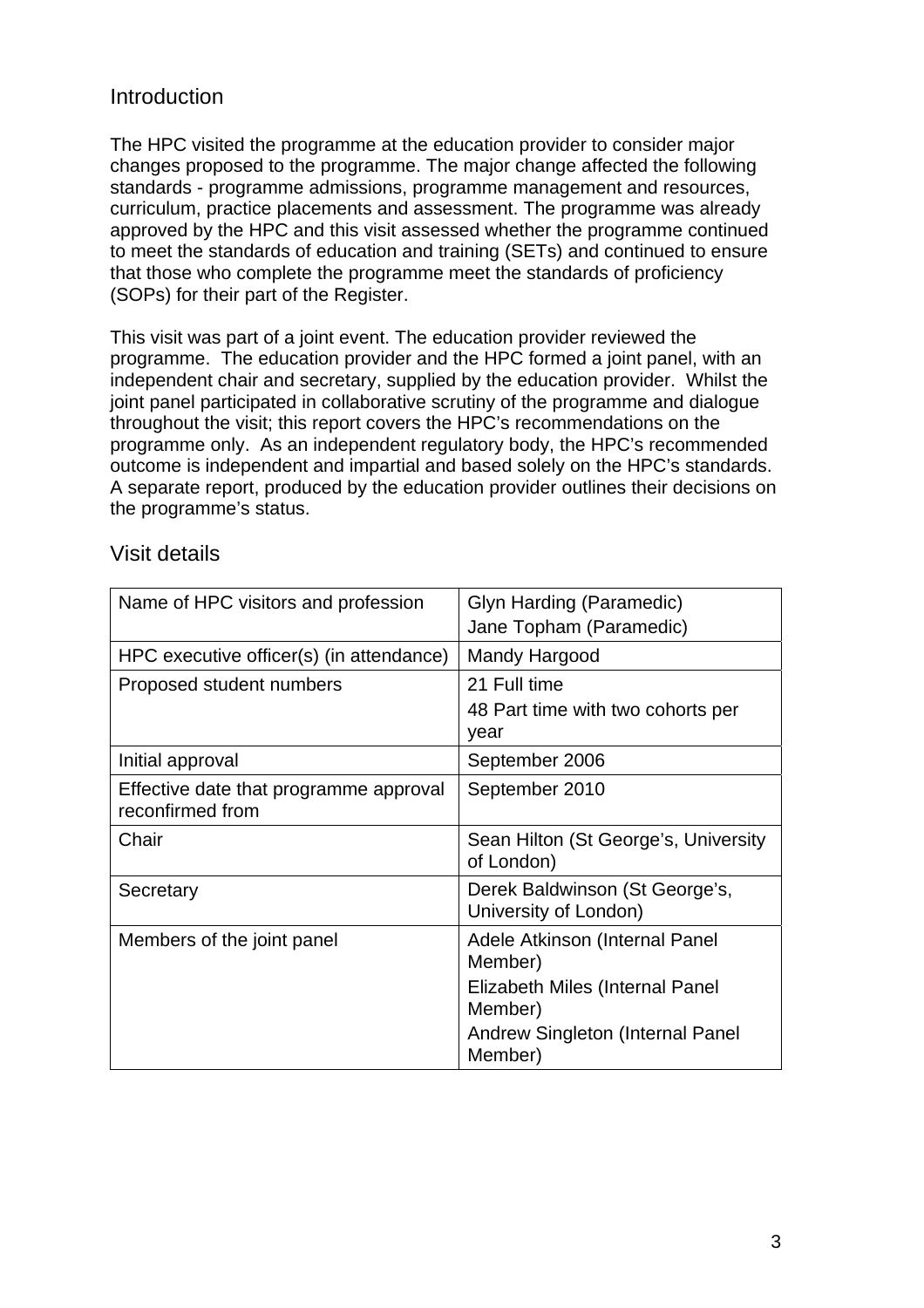# Sources of evidence

Prior to the visit the HPC reviewed the documentation detailed below, sent by the education provider:

|                                                                                       | Yes | <b>No</b> | N/A |
|---------------------------------------------------------------------------------------|-----|-----------|-----|
| Programme specification                                                               |     |           |     |
| Descriptions of the modules                                                           |     |           |     |
| Mapping document providing evidence of how the<br>education provider has met the SETs |     |           |     |
| Mapping document providing evidence of how the<br>education provider has met the SOPs |     |           |     |
| Practice placement handbook                                                           |     |           |     |
| Student handbook                                                                      |     |           |     |
| Curriculum vitae for relevant staff                                                   |     |           |     |
| External examiners' reports from the last two years                                   |     |           |     |
| Self evaluation document                                                              |     |           |     |
| Programme Definitive document                                                         |     |           |     |

During the visit the HPC saw the following groups or facilities:

|                                                                                                  | Yes | <b>No</b> | N/A |
|--------------------------------------------------------------------------------------------------|-----|-----------|-----|
| Senior managers of the education provider with<br>responsibility for resources for the programme |     |           |     |
| Programme team                                                                                   |     |           |     |
| Placements providers and educators/mentors                                                       |     |           |     |
| <b>Students</b>                                                                                  |     |           |     |
| Learning resources                                                                               |     |           |     |
| Specialist teaching accommodation<br>(eg specialist laboratories and teaching rooms)             |     |           |     |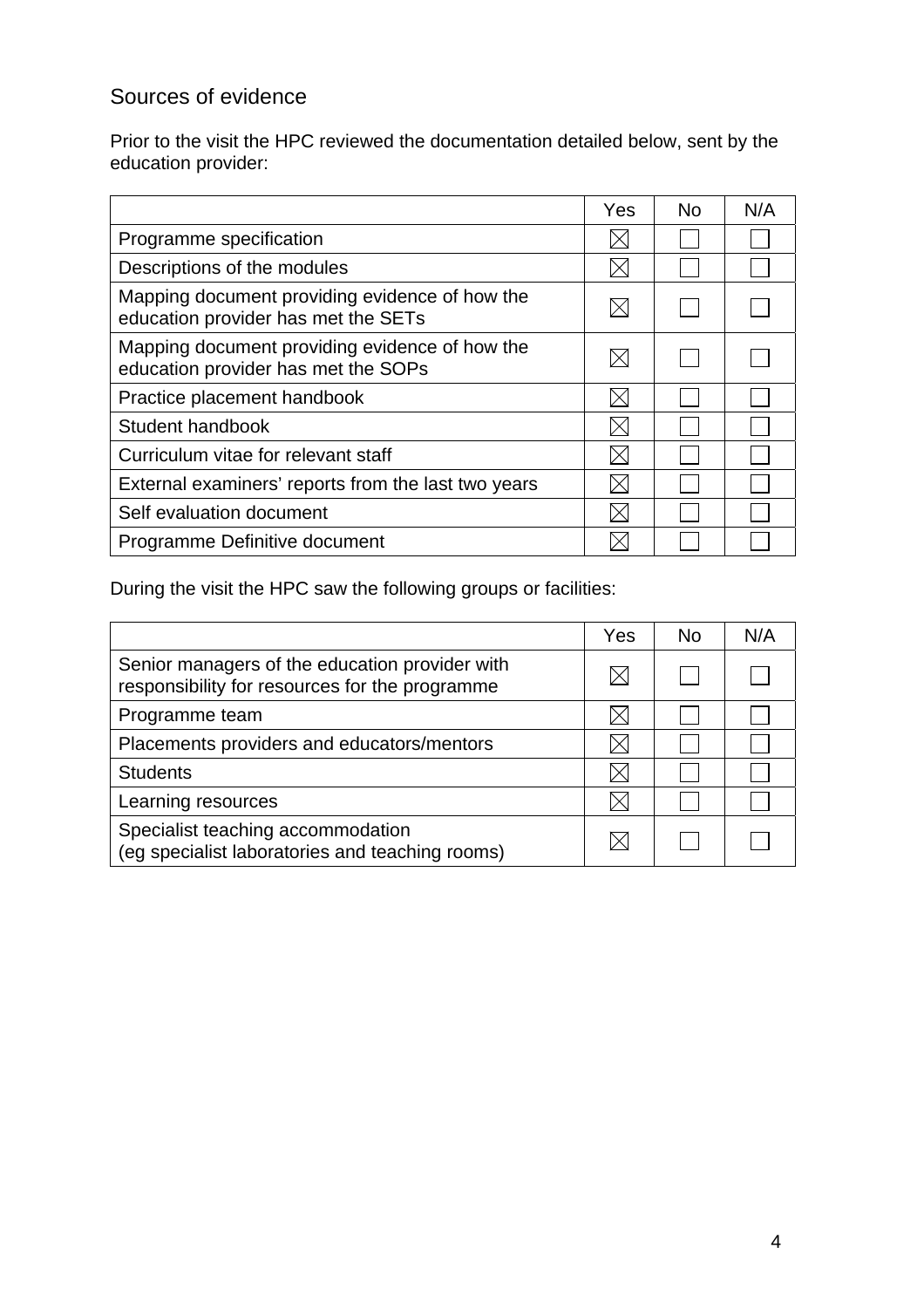# Recommended outcome

To recommend a programme for ongoing approval, the visitors must be assured that the programme meets all of the standards of education and training (SETs) and that those who complete the programme meet our standards of proficiency (SOPs) for their part of the Register.

The visitors agreed to recommend to the Education and Training Committee that a number of conditions are set on the programme, all of which must be met before the ongoing approval of the programme is reconfirmed.

The visitors agreed that 48 of the SETs have been met and that conditions should be set on the remaining 9 SETs.

Conditions are requirements that the education provider must meet before the programme can be recommended for ongoing approval. Conditions are set when certain standards of education and training have not been met or there is insufficient evidence of the standard being met.

The visitors have also made a recommendation for the programme.

Recommendations are observations on the programme or education provider which do not need to be met before the programme is recommended for ongoing approval. Recommendations are normally set to encourage further enhancements to the programme and are normally set when it is felt that the particular standard of education and training has been met at, or just above the threshold level.

The visitors did not make any commendations on the programme. Commendations are observations of innovative best practice by a programme or education provider.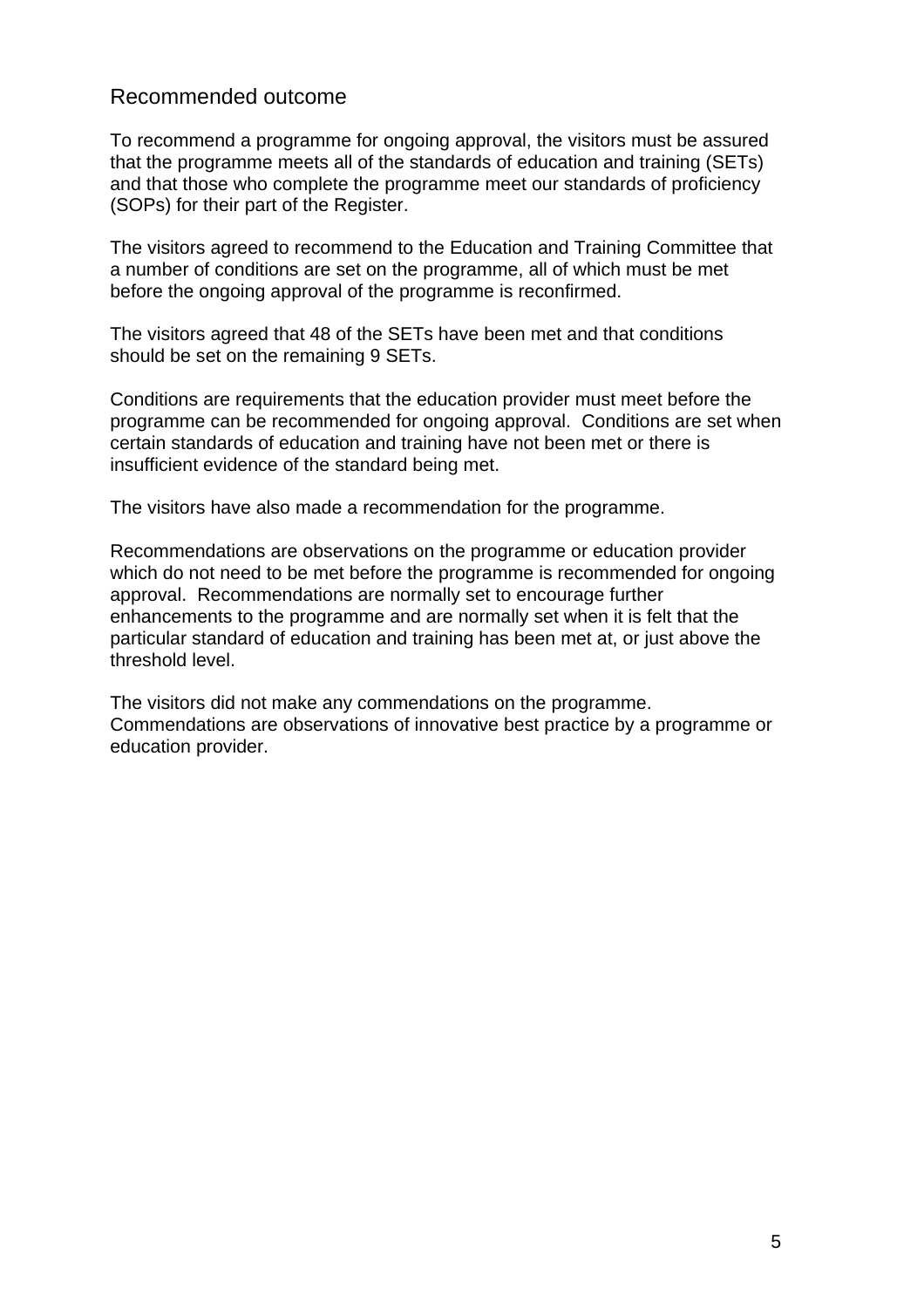# **Conditions**

#### **3.15 Throughout the course of the programme, the education provider must have identified where attendance is mandatory and must have associated monitoring mechanisms in place.**

**Condition:** The education provider must clearly articulate within the attendance policy where it is mandatory and where flexibility exists in the policy.

**Reason:** The attendance policy submitted as evidence for the visit stated that attendance was mandatory for all parts of the programme. However during discussions with the programme team it became evident that there was some flexibility in attendance if for example, a student was sick or a student experienced bereavement or other life issue. The visitors felt that the policy did not reflect this and should therefore be updated to provide students with full and clear information.

#### **3.16 There must be a process in place throughout the programme for dealing with concerns about students' profession-related conduct.**

**Condition:** The education provider must revise the policy for dealing with concerns about students' profession-related conduct, to formally recognise other regulatory bodies.

**Reason:** The visitors were satisfied that the document provided for dealing with concerns about students' profession-related conduct was appropriate. However it referred solely to the General Medical Council (GMC) throughout. The visitors determined that a student on this programme could say that the policy does not apply to them as it does not mention the HPC.

The visitors discussed this with the programme team and the team reported that they always informed students that it was applicable to them should student conduct issues arise.

The visitors would like to receive a revised document or statement that clearly states that the policy also relates to students on HPC approved programmes, in order for the visitors to be assured that this standard is met.

#### **5.2 The number, duration and range of practice placements must be appropriate to support the delivery of the programme and the achievement of the learning outcomes.**

**Condition:** The education provider must provide revised documentation that clearly identifies the number of relevant placements to support the delivery of the programme and the learning outcomes to be achieved.

**Reason:** At the visit the visitors received documentation that listed the ambulance placements for the London Ambulance Service NHS Trust (LAS). However there was no information regarding the hospital placements for students. Also there was no information regarding ambulance or hospital placements for South East Coast Ambulance Service NHS Trust (SECamb).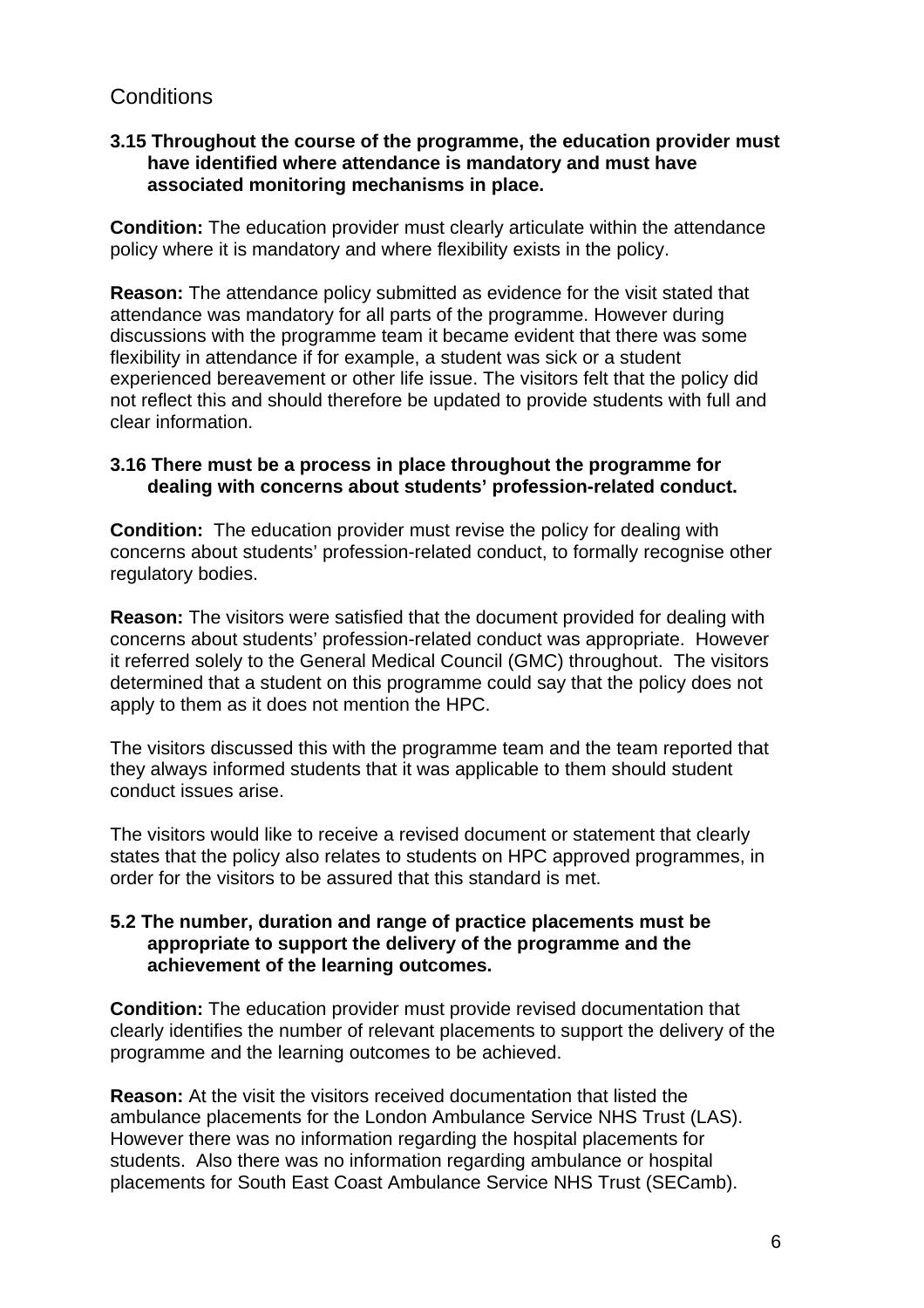During the meeting with students, they described their placements both on the ambulance and the hospitals for both ambulance services. In the meeting with the practice placement educators and in the meeting with the programme team it was clear that these placements took place and that the practice placement educators and the programme team were taking proactive action in finding different hospital placements to provide students a well rounded experience and to ensure that the students could meet the learning outcomes for the programme.

For the visitors to be assured that the number of relevant placements to support the delivery of the programme and the learning outcomes to be achieved are appropriate they would like to receive documentation that clearly articulates all the placement areas used by both LAS and SECamb.

#### **5.3 The practice placement settings must provide a safe and supportive environment.**

**Condition:** The education provider must provide clearly articulated documentation that shows how practice placement settings provide a safe and supportive environment.

**Reason:** Although the visitors saw some audits provided at the visit, they only applied to LAS ambulance stations. There were no hospital placement audits for LAS and no information for SECamb in terms of ambulance or hospital placements. Therefore the visitors were unclear if all the placements used provided a safe and supportive environment.

In the meetings with the practice placement educators and the programme team it was evident that placement settings were monitored to ensure that they were providing a safe and supportive environment. Therefore the visitors would like to see documentation that shows how placements would be monitored so that they can be assured that there is a relevant process in place to meet this standard.

#### **5.4 The education provider must maintain a thorough and effective system for approving and monitoring all placements.**

**Condition:** The education provider must provide clearly articulated documentation to show how all placements are approved and monitored.

**Reason:** Although the visitors saw evidence of some monitoring of practice placements for ambulance placements with LAS at the visit, there was no evidence how all practice placements were being approved and monitored or audited consistently for hospital placements or for any placements used by SECamb.

In the meeting with the programme team the visitors discussed the arrangements for students on placements. It was clear that placements were regularly audited and monitored and the partner ambulance services were also monitored. The visitors learnt that students taking the full time version of the revised programme would be on hospital placements at St George's Hospital. The programme team said these placement areas would still be approved and monitored even though the placement was on site. For those students coming in as direct entrants from the two partner ambulance services for the part time route all placements for both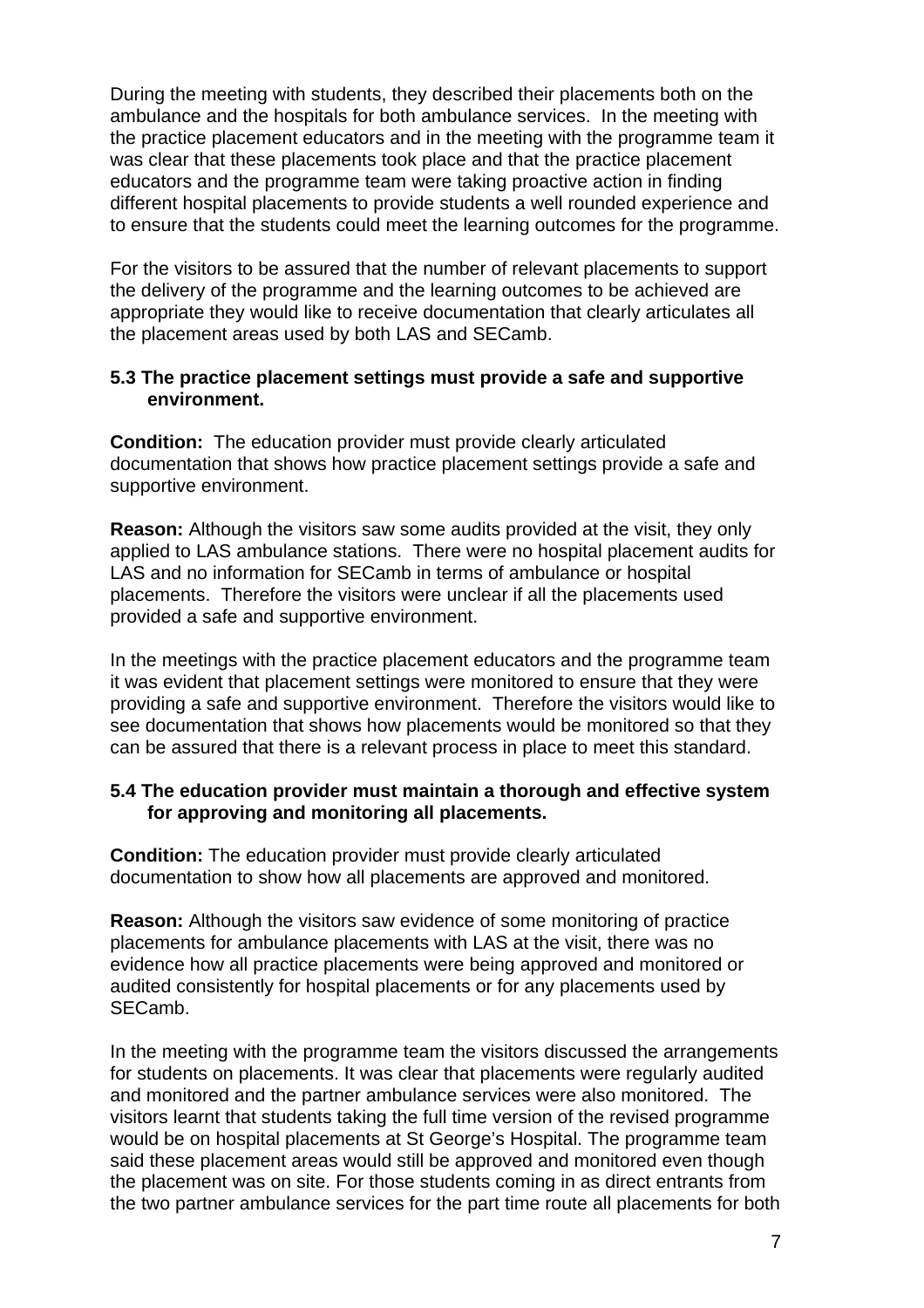ambulance and hospital sites would be audited to ensure the placements were appropriate.

The programme team informed the visitors that a revised practice placement agreement was to be put in place to ensure that all placements were approved and monitored effectively.

The visitors would therefore like to receive revised documentation to show how the education provider plans to approve and monitor all practice placement areas and an indication as to when this will be put into practice.

#### **5.5 The placement providers must have equality and diversity policies in relation to students, together with an indication of how these will be implemented and monitored.**

**Condition:** The education provider must provide evidence that placement providers have equality and diversity policies in relation to students, together with an indication of how these will be implemented and monitored.

**Reason:** Although the visitors saw evidence of some monitoring of practice placements for ambulance placements with LAS at the visit, there was no evidence how all practice placements were being approved and monitored or audited consistently for hospital placements or for any placements used by SECamb.

Therefore the visitors were unable to determine how the equality and diversity policies in relation to students would be implemented and monitored.

In the meeting with the programme team the visitors discussed the arrangements for students on placements. It was clear that placements were regularly audited and monitored and the partner ambulance services were also monitored. The visitors learnt that students taking the full time version of the revised programme would be on hospital placements at St George's Hospital. The programme team said these placement areas would still be approved and monitored even though the placement was on site. For those students coming in as direct entrants from the two partner ambulance services for the part time route all placements for both ambulance and hospital sites would be audited to ensure the placements were appropriate.

The programme team informed the visitors that a revised practice placement agreement was to be put in place to ensure that all placements were approved and monitored effectively to take account of equality and diversity policies that relate to students.

The visitors would therefore like to receive revised documentation to show how the education provider plans to approve and monitor all practice placement areas and an indication as to when this will be put into practice to ensure that this standard is met.

#### **5.6 There must be an adequate number of appropriately qualified and experienced staff at the practice placement setting.**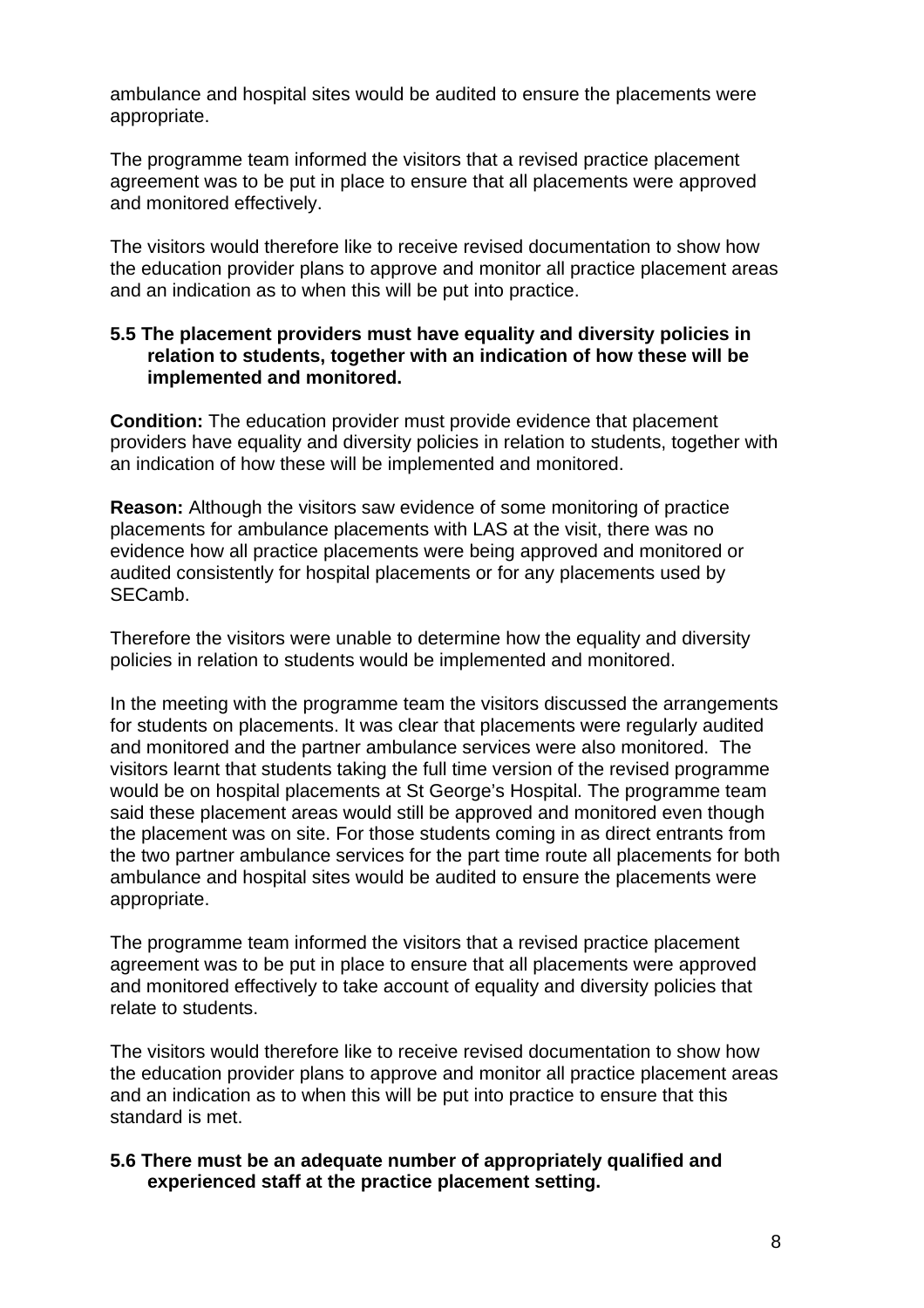**Condition:** The education provider must provide evidence that there is an adequate number of appropriately qualified and experienced staff at the practice placement setting.

**Reason:** Although the visitors saw evidence of some monitoring of practice placements for ambulance placements with LAS at the visit, there was no evidence how all practice placements were being approved and monitored or audited consistently for hospital placements or for any placements used by SECamb. Therefore the visitors were unable to determine that there is an adequate number of appropriately qualified and experienced staff at the practice placement setting.

In the meeting with the programme team the visitors discussed the arrangements for students on placements. It was clear that placements were regularly audited and monitored and the partner ambulance services were also monitored. The visitors learnt that students taking the full time version of the revised programme would be on hospital placements at St George's Hospital. The programme team said these placement areas would still be approved and monitored even though the placement was on site. For those students coming in as direct entrants from the two partner ambulance services for the part time route all placements for both ambulance and hospital sites would be audited to ensure the placements were appropriate.

The programme team informed the visitors that a revised practice placement agreement was to be put in place to ensure that all placements were approved and monitored effectively that there is an adequate number of appropriately qualified and experienced staff at the practice placement setting.

The visitors would therefore like to receive revised documentation to show how the education provider plans to approve and monitor all practice placement areas and an indication as to when this will be put into practice to ensure that this standard is met.

#### **5.7 Practice placement educators must have relevant knowledge, skills and experience.**

**Condition:** The education provider must provide evidence that practice placement educators have relevant knowledge, skills and experience.

**Reason:** Although the visitors saw evidence of some monitoring of practice placements for ambulance placements with LAS at the visit, there was no evidence how all practice placements were being approved and monitored or audited consistently for hospital placements or for any placements used by SECamb. Therefore the visitors were unable to determine that practice placement educators have relevant knowledge, skills and experience.

In the meeting with the programme team the visitors discussed the arrangements for students on placements. It was clear that placements were regularly audited and monitored and the partner ambulance services were also monitored. The visitors learnt that students taking the full time version of the revised programme would be on hospital placements at St George's Hospital. The programme team said these placement areas would still be approved and monitored even though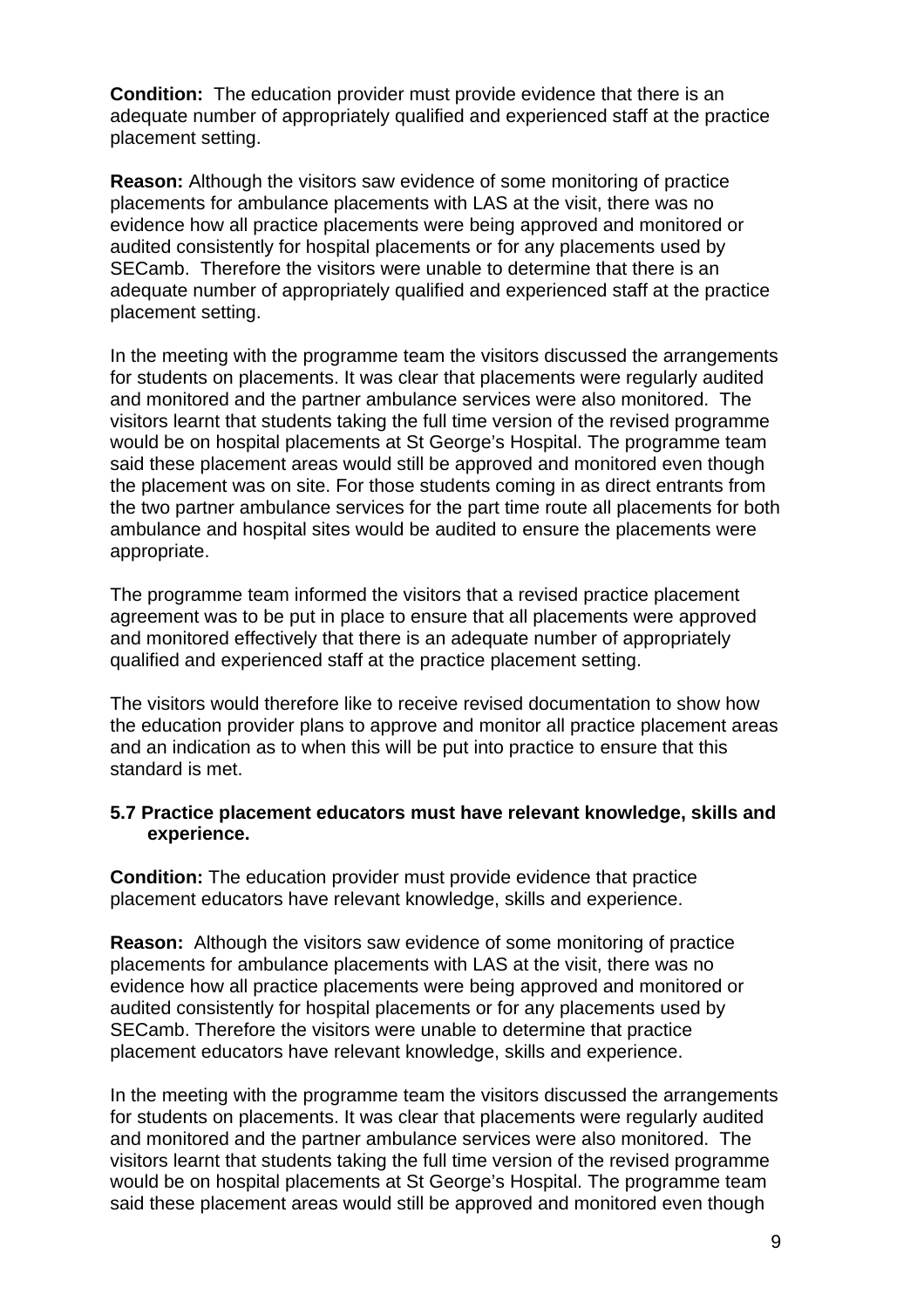the placement was on site. For those students coming in as direct entrants from the two partner ambulance services for the part time route all placements for both ambulance and hospital sites would be audited to ensure the placements were appropriate.

The programme team informed the visitors that a revised practice placement agreement was to be put in place to ensure that all placements were approved and monitored effectively that show how practice placement educators have relevant knowledge, skills and experience.

The visitors would therefore like to receive revised documentation to show how the education provider plans to approve and monitor all practice placement areas and an indication as to when this will be put into practice to ensure that this standard is met.

#### **5.9 Practice placement educators must be appropriately registered, unless other arrangements are agreed.**

**Condition:** The education provider must provide documentation to show that practice placement educators are appropriately registered, unless other arrangements are agreed**.** 

**Reason:** Although the visitors saw evident of some monitoring of practice placements for ambulance placements with LAS at the visit, there was no evidence how all practice placements were being approved and monitored or audited consistently for hospital placements or for any placements used by SECamb. Therefore the visitors were unable to determine that show that practice placement educators are appropriately registered, unless other arrangements are agreed**.** 

In the meeting with the programme team the visitors discussed the arrangements for students on placements. It was clear that placements were regularly audited and monitored and the partner ambulance services were also monitored. The visitors learnt that students taking the full time version of the revised programme would be on hospital placements at St George's Hospital. The programme team said these placement areas would still be approved and monitored even though the placement was on site. For those students coming in as direct entrants from the two partner ambulance services for the part time route all placements for both ambulance and hospital sites would be audited to ensure the placements were appropriate.

The programme team informed the visitors that a revised practice placement agreement was to be put in place to ensure that all placements were approved and monitored effectively to indicate that practice placement educators are appropriately registered, unless other arrangements are agreed**.** 

The visitors would therefore like to receive revised documentation to show how the education provider plans to approve and monitor all practice placement areas and an indication as to when this will be put into practice to ensure that this standard is met.